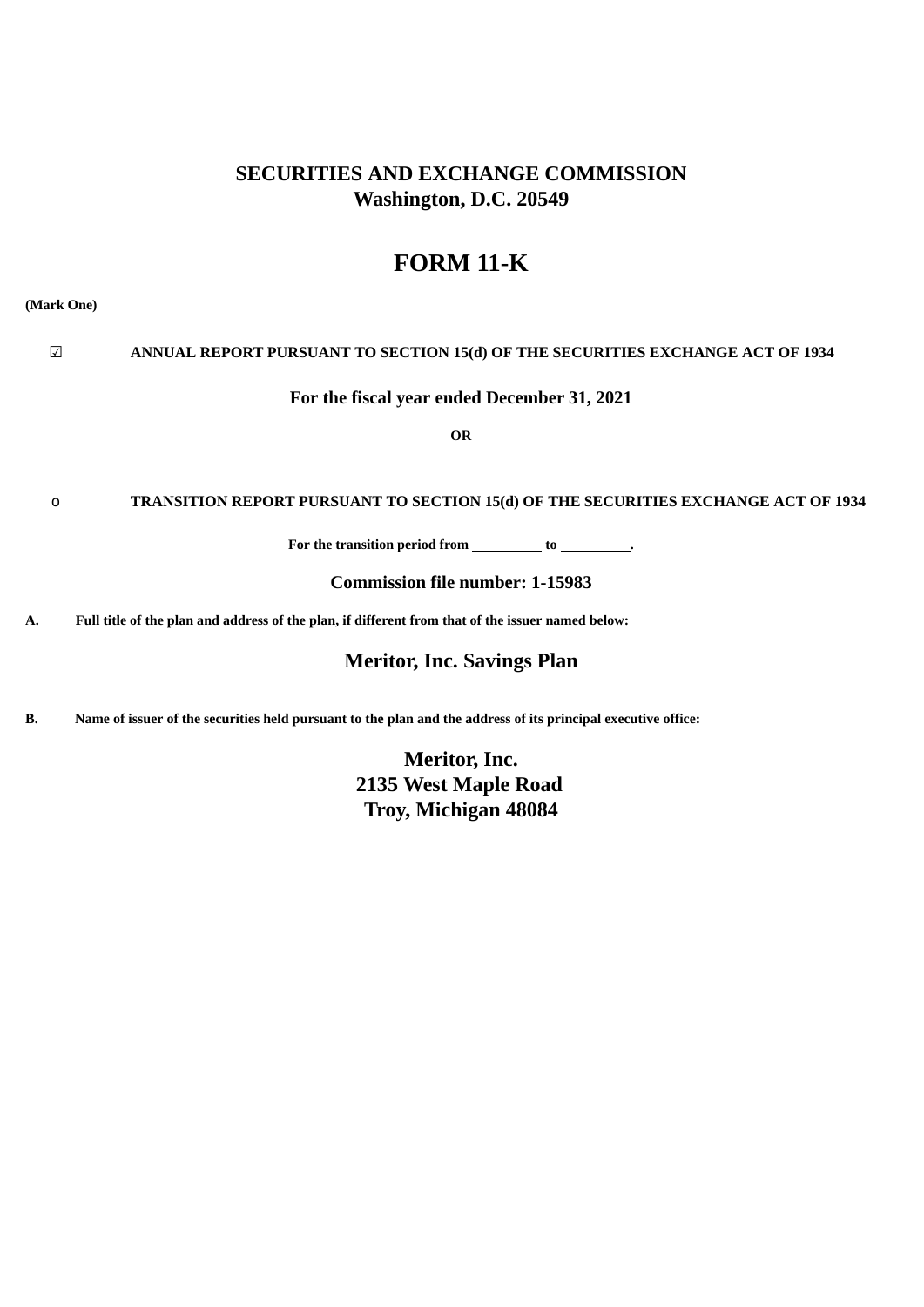## **TABLE OF CONTENTS**

|                                                                                                               | Page    |
|---------------------------------------------------------------------------------------------------------------|---------|
| REPORT OF INDEPENDENT REGISTERED PUBLIC ACCOUNTING FIRM                                                       |         |
|                                                                                                               |         |
| <b>FINANCIAL STATEMENTS:</b>                                                                                  |         |
|                                                                                                               |         |
| Statements of Net Assets Available for Benefits<br>as of December 31, 2021 and 2020                           | 2       |
|                                                                                                               |         |
| Statement of Changes in Net Assets Available for Benefits<br>for the Year Ended December 31, 2021             | 3       |
|                                                                                                               |         |
| Notes to Financial Statements                                                                                 | $4 - 8$ |
|                                                                                                               |         |
| SUPPLEMENTAL SCHEDULE AS OF DECEMBER 31, 2021:                                                                |         |
|                                                                                                               |         |
| Form 5500, Schedule H, Part IV, Line 4i – Schedule of Assets (Held at End of Year)<br>as of December 31, 2021 | 9       |
|                                                                                                               |         |
| Index to Exhibits                                                                                             | 10      |
|                                                                                                               |         |
| <b>SIGNATURES</b>                                                                                             | 11      |
|                                                                                                               |         |
| <b>EXHIBITS</b>                                                                                               |         |

Consent of Independent Registered Public Accounting Firm - Deloitte & Touche LLP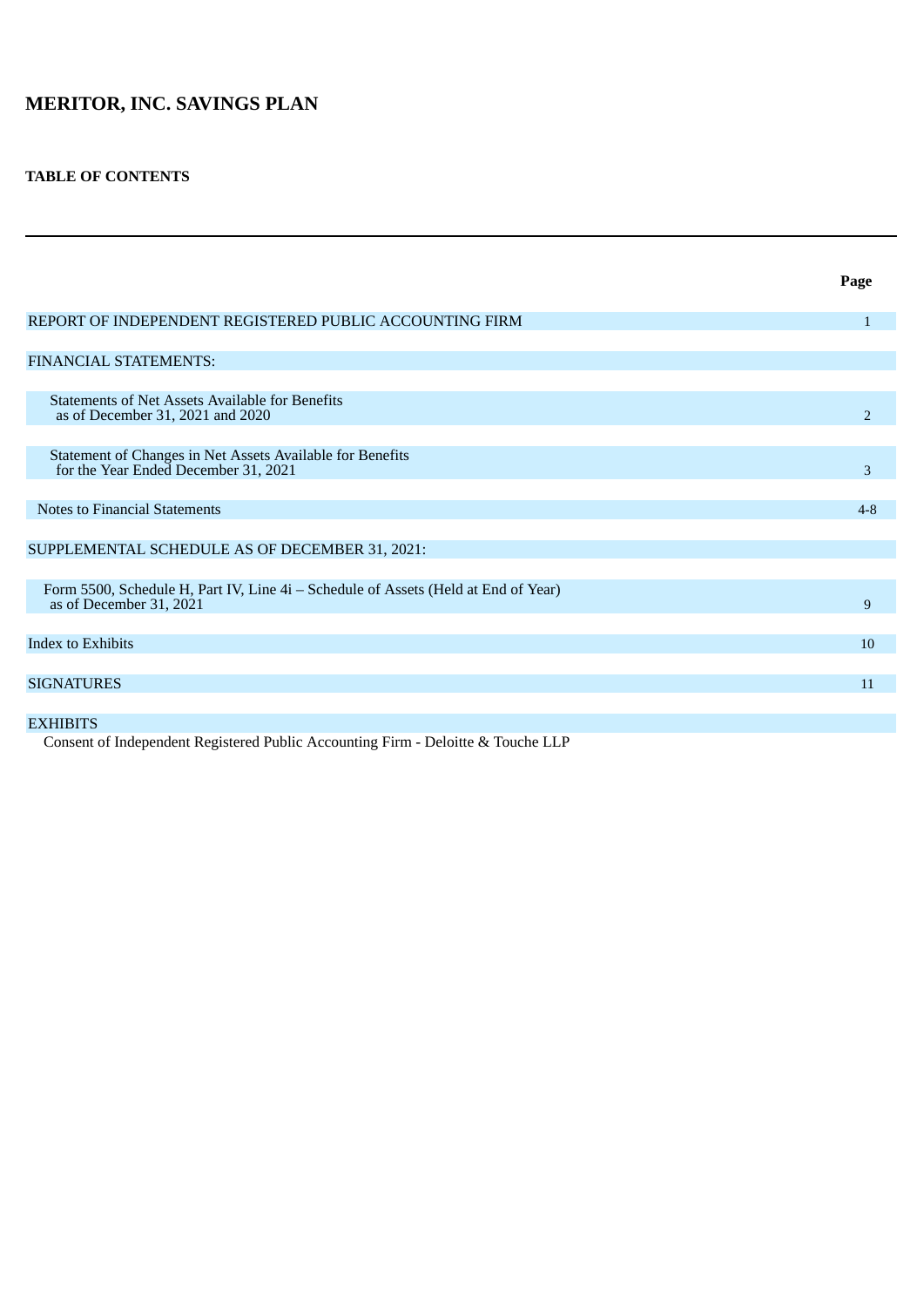#### Report of Independent Registered Public Accounting Firm

To the Plan Participants and Plan Administrator of Meritor, Inc. Savings Plan

#### **Opinion on the Financial Statements**

We have audited the accompanying statements of net assets available for benefits of Meritor, Inc. Savings Plan (the "Plan") as of December 31, 2021 and 2020, the related statement of changes in net assets available for benefits for the year ended December 31, 2021, and the related notes (collectively referred to as the "financial statements"). In our opinion, the financial statements present fairly, in all material respects, the net assets available for benefits of the Plan as of December 31, 2021 and 2020, and the changes in net assets available for benefits for the year ended December 31, 2021 in conformity with accounting principles generally accepted in the United States of America.

#### **Basis for Opinion**

These financial statements are the responsibility of the Plan's management. Our responsibility is to express an opinion on the Plan's financial statements based on our audits. We are a public accounting firm registered with the Public Company Accounting Oversight Board (United States) (PCAOB) and are required to be independent with respect to the Plan in accordance with the U.S. federal securities laws and the applicable rules and regulations of the Securities and Exchange Commission and the PCAOB.

We conducted our audits in accordance with the standards of the PCAOB. Those standards require that we plan and perform the audit to obtain reasonable assurance about whether the financial statements are free of material misstatement, whether due to error or fraud. Our audits included performing procedures to assess the risks of material misstatement of the financial statements, whether due to error or fraud, and performing procedures that respond to those risks. Such procedures included examining, on a test basis, evidence regarding the amounts and disclosures in the financial statements. Our audits also included evaluating the accounting principles used and significant estimates made by management, as well as evaluating the overall presentation of the financial statements. We believe that our audits provide a reasonable basis for our opinion.

#### **Report on Supplemental Schedule**

The supplemental schedule of assets (held at end of year) as of December 31, 2021 has been subjected to audit procedures performed in conjunction with the audit of the Plan's financial statements. The supplemental schedule is the responsibility of the Plan's management. Our audit procedures included determining whether the supplemental schedule reconciles to the financial statements or the underlying accounting and other records, as applicable, and performing procedures to test the completeness and accuracy of the information presented in the supplemental schedule. In forming our opinion on the supplemental schedule, we evaluated whether the supplemental schedule, including its form and content, is presented in compliance with the Department of Labor's Rules and Regulations for Reporting and Disclosure under the Employee Retirement Income Security Act of 1974. In our opinion, such schedule is fairly stated, in all material respects, in relation to the financial statements as a whole.

/s/ Deloitte & Touche LLP

Detroit, Michigan

May 31, 2022

We have served as the auditor of the Plan since 2020.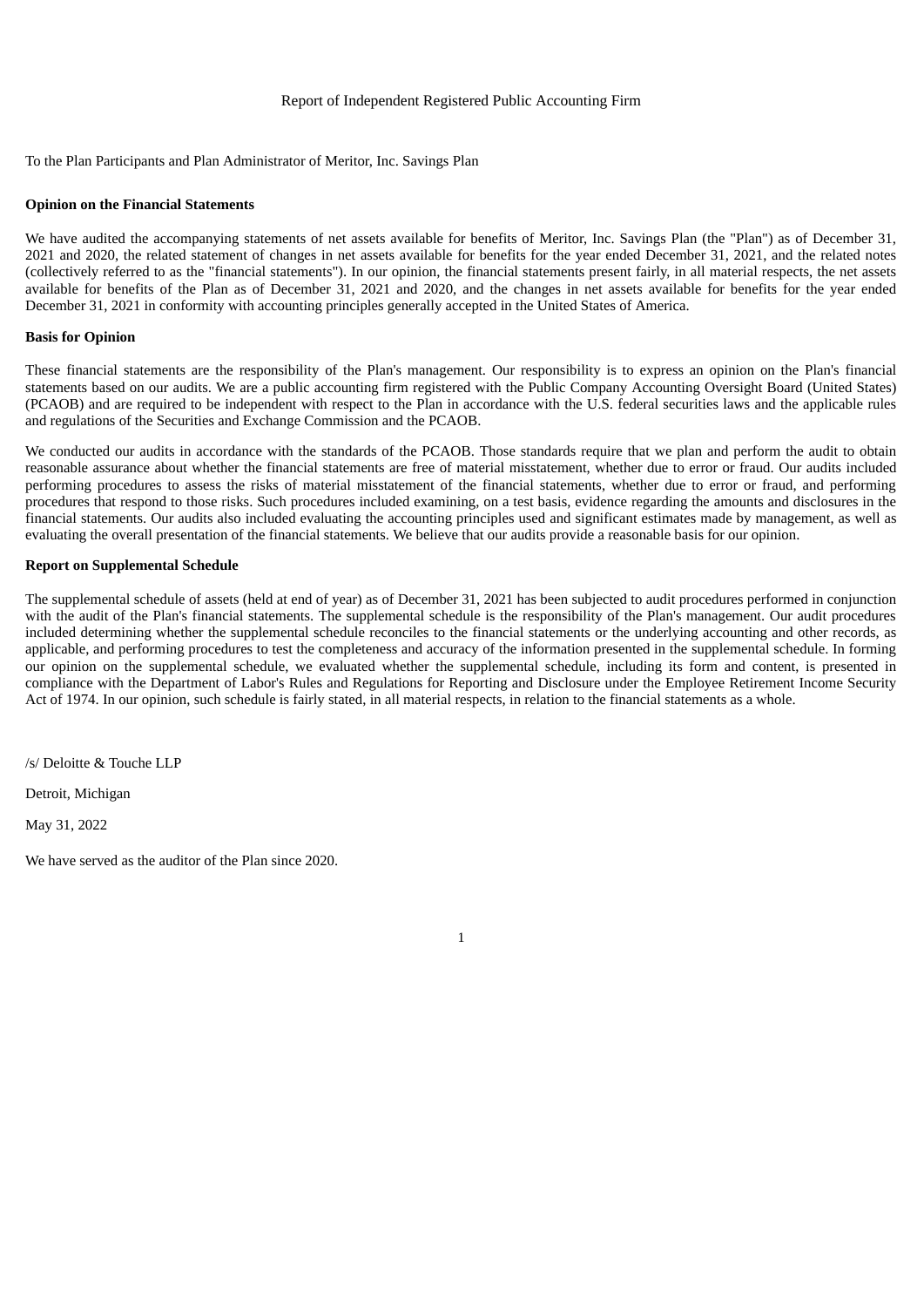### **STATEMENTS OF NET ASSETS AVAILABLE FOR BENEFITS AS OF DECEMBER 31, 2021 AND 2020**

|                                   | 2021              |      | 2020        |  |
|-----------------------------------|-------------------|------|-------------|--|
|                                   |                   |      |             |  |
| <b>ASSETS</b>                     |                   |      |             |  |
| Participant-Directed Investments  |                   |      |             |  |
| <b>Mutual funds</b>               | \$<br>599,797,506 | - \$ | 522,105,422 |  |
| Common collective fund            | 88,277,725        |      | 89,922,055  |  |
| Common stock                      | 24,435,942        |      | 33,972,925  |  |
| Total investments at fair value   | 712,511,173       |      | 646,000,402 |  |
| Cash                              | 5.796             |      |             |  |
| Contributions receivable          | 1,386,975         |      | 585,356     |  |
| Participant notes receivable      | 6,152,738         |      | 7,292,852   |  |
| NET ASSETS AVAILABLE FOR BENEFITS | 720,056,682       |      | 653,878,610 |  |

*See accompanying notes to financial statements.*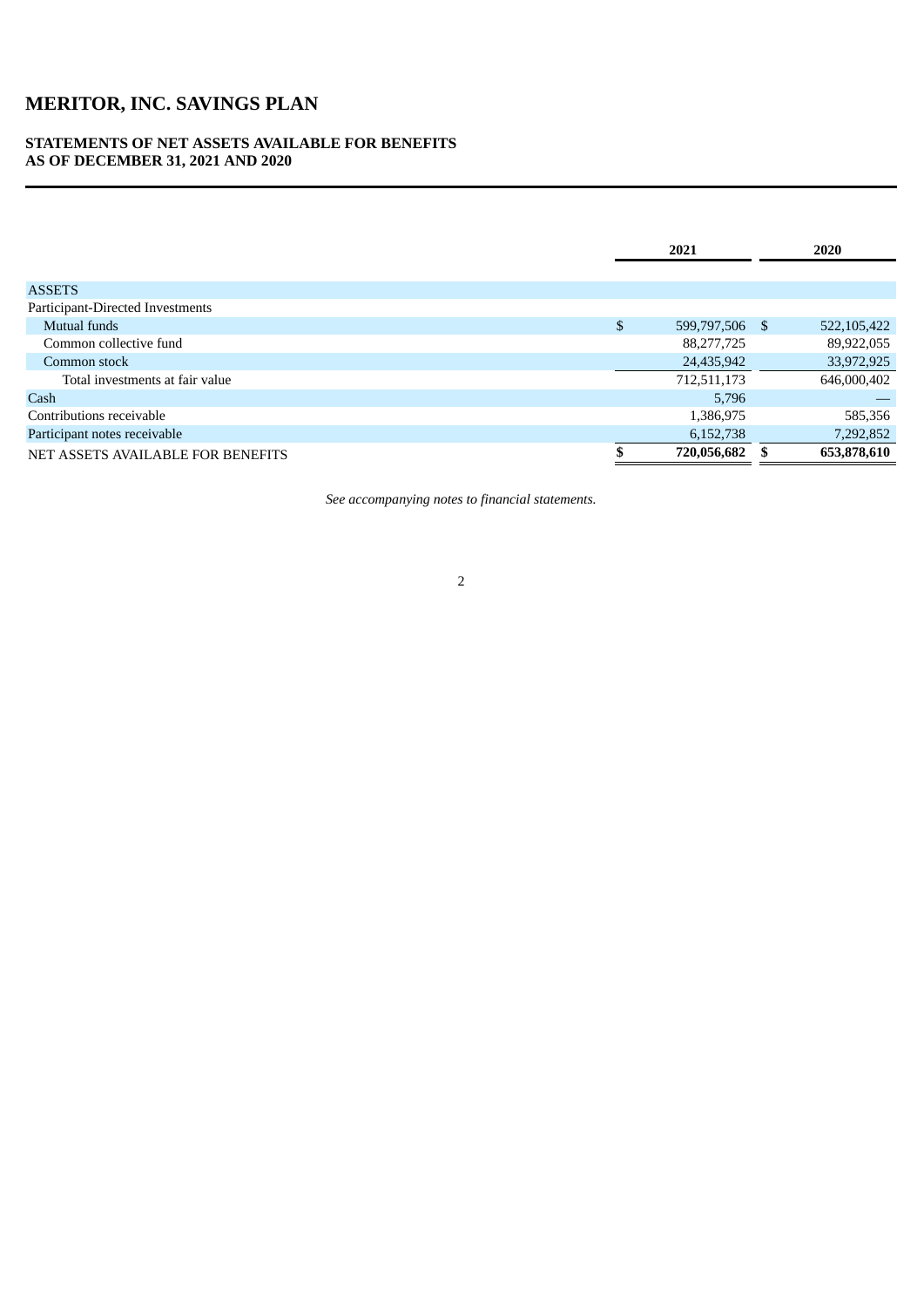### **STATEMENT OF CHANGES IN NET ASSETS AVAILABLE FOR BENEFITS FOR THE YEAR ENDED DECEMBER 31, 2021**

| <b>CONTRIBUTIONS</b>                          |                  |
|-----------------------------------------------|------------------|
| Participant contributions                     | \$<br>23,692,005 |
| Employer contributions, net of forfeitures    | 17,868,220       |
| Total contributions, net of forfeitures       | 41,560,225       |
| <b>INVESTMENT INCOME</b>                      |                  |
| <b>Dividends</b>                              | 49,964,235       |
| Net appreciation in fair value of investments | 31,979,325       |
| Net investment gain                           | 81,943,560       |
| Interest from participant notes receivable    | 358,829          |
| Total additions - net                         | 123,862,614      |
| <b>DEDUCTIONS</b>                             |                  |
| Benefits paid to participants                 | (57, 553, 196)   |
| Administrative expenses                       | (131, 346)       |
| Total deductions                              | (57,684,542)     |
| <b>INCREASE IN NET ASSETS</b>                 | 66,178,072       |
| <b>NET ASSETS AVAILABLE FOR BENEFITS</b>      |                  |
| Beginning of year                             | 653,878,610      |
| End of year                                   | 720,056,682      |
|                                               |                  |

*See accompanying notes to financial statements.*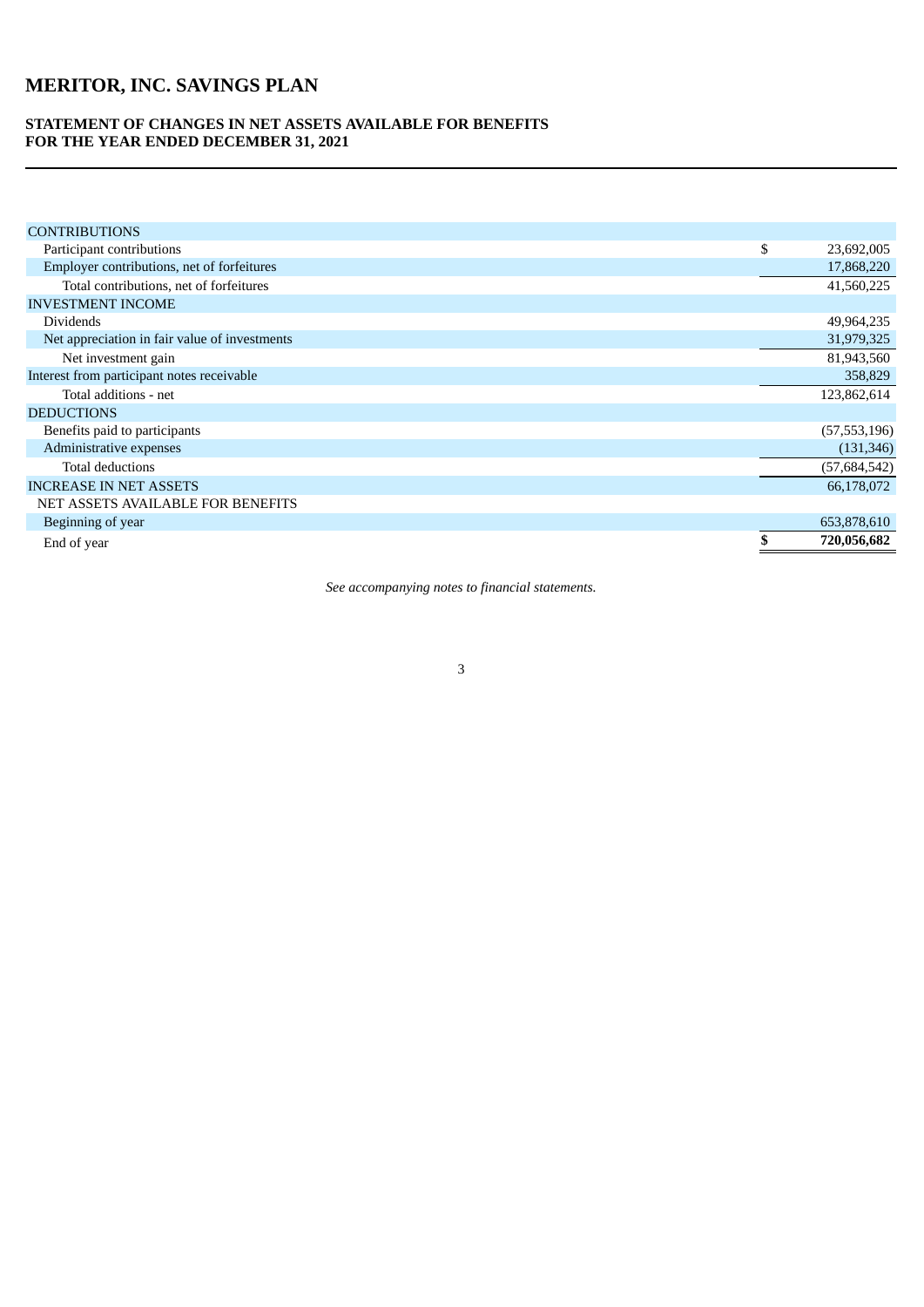### **NOTES TO FINANCIAL STATEMENTS AS OF DECEMBER 31, 2021 AND 2020, AND FOR THE YEAR ENDED DECEMBER 31, 2021**

#### **1. DESCRIPTION OF THE PLAN**

The following description of the amended and restated Meritor, Inc. Savings Plan (the "Plan") is provided for general information purposes only. Participants should refer to the Plan document for more complete information.

*General* – The Plan is a defined contribution savings plan covering eligible salaried and certain non-union hourly employees of Meritor, Inc. and other affiliated companies (the "Company" or "Meritor"). Eligible employees may participate in the Plan immediately on the date they become employees. The Plan is administered by the Company's Employee Benefit Plan Committee and the Plan Administrator. The trustee for the Plan assets is T. Rowe Price Trust Company. The Plan is subject to the provisions of the Employee Retirement Income Security Act of 1974 ("ERISA").

*Employee Contributions* – Eligible employees may contribute up to 50% of their compensation by electing to defer receipt of compensation (pre-tax contribution) subject to the limits prescribed under the Internal Revenue Code ("IRC"). Participants can elect to have their contributions invested in 5% increments in various investment funds. The Plan also permits Roth contributions up to 50% of an eligible employee's compensation subject to the limits prescribed under the IRC. Total employee contributions are limited to 50% of an eligible employee's compensation subject to the limits prescribed under the IRC.

Eligible newly hired employees are automatically enrolled into the Plan 30 days after their hire date. Employees are enrolled with a default contribution rate of 3% of compensation and may contact T. Rowe Price, the Plan Recordkeeper, to opt out or change the election.

Eligible employees who are making pre-tax contributions that are less than 10% of their compensation are enrolled in automatic escalation. Each December 1, to the extent at least 30 days have elapsed since the participant's eligibility date or since an adjustment was made to their contribution percentage, the participant's deferral percentage is automatically increased by 1% of compensation for each adjustment period until the deferral percentage is 10%. The participant may contact T. Rowe Price, the Plan Recordkeeper, to opt out of automatic escalation or can affirmatively elect to continue automatic escalation after reaching the 10% limit, elect the automatic increases at a different amount and/or choose a different adjustment date.

The Plan allows participants who are at least age 50 by the end of the plan year to make additional pre-tax and/or Roth contributions up to the limits prescribed under the IRC.

Participants may also make contributions to the Plan in the form of a rollover of funds from another qualified plan. These rollover amounts are recorded in the Participant contributions line item of the accompanying Statement of Changes in Net Assets Available for Benefits.

*Employer Matching Contributions* – Participants are immediately eligible for matching contributions. The Company matches 100% of the participant's contribution up to the first 3% of eligible compensation deferred and 50% of the participant's contribution on the next 3% of eligible compensation deferred. Company matching contributions are invested according to the investment mix participants have elected for their own contributions.

*Employer Pension Contributions* – Pension contributions are fully funded by the Company and are made to certain eligible salaried and non-union hourly employees of Meritor regardless of whether they choose to contribute to the Plan ("Pension Contributions"). Pension Contributions range between 2% and 4% of participants' compensation, depending on the participant's age. Pension Contributions are invested according to the investment mix participants have elected for their own contributions.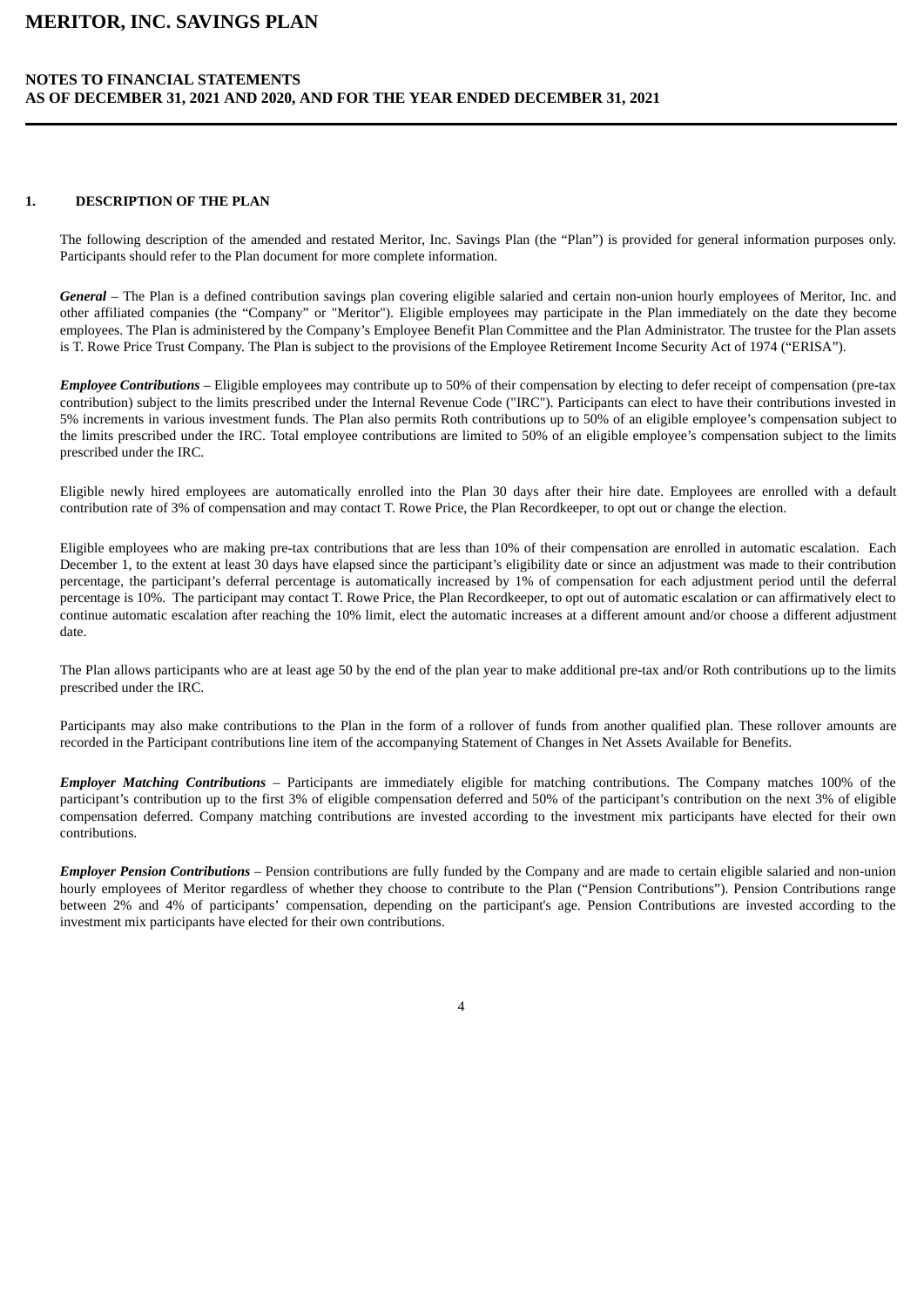### **NOTES TO FINANCIAL STATEMENTS AS OF DECEMBER 31, 2021 AND 2020, AND FOR THE YEAR ENDED DECEMBER 31, 2021**

*Participant Accounts* – Individual accounts are maintained for each Plan participant. Each participant's account is credited with the participant's contributions, the Company's matching contributions, Pension Contributions, and an allocation of Plan earnings, and is charged with withdrawals and an allocation of Plan losses and administrative expenses.

Allocations are based on participants' account balances, as defined. The benefit to which a participant is entitled is the benefit that can be provided from the participant's vested account.

*Investments* – Participants direct the investment of contributions into various investment options offered by the Plan. The Plan currently offers 29 mutual funds, a common collective trust fund and the Company's common stock as investment options for participants.

*Vesting* – Amounts attributable to participant and rollover contributions and employer matching contributions are fully vested at all times. Pension Contributions vest in annual 20% increments beginning with the completion of the participant's second year of service. Participants become fully vested after they reach six years of service. Forfeited Pension Contributions are netted against future employer contributions. For the years ended December 31, 2021 and 2020, forfeitures totaled \$932,957 and \$1,075,842, respectively.

*Plan Withdrawals* – Vested amounts contributed may be withdrawn by, or distributed to, a participant only upon (1) termination of employment or (2) attaining the age of 59½. Pre-tax withdrawals prior to attaining age 59½ are not permitted except in the event of retirement, disability or as a hardship distribution. Certain income tax penalties may apply to withdrawals or distributions prior to age 59½. Upon termination of service due to death, disability, retirement or other reasons, a participant would generally receive an amount equal to the value of the participant's vested interest in their account as a lump-sum distribution or in-kind distribution of Company stock. The Plan was amended in a prior year to allow the vested interest in eligible terminated participants' accounts valued at more than \$5,000, to be distributed to participants in a single-sum payment, or in monthly, quarterly, semi-annual or annual installments. If the value of the vested interest in eligible terminated participants' accounts is valued below \$5,000, the participant is given the election of either taking a cash distribution or having the payment rolled over directly to an IRA or other eligible plan.

Participants may request that all or a portion of their account be distributed in the case of severe financial hardship, as defined in the plan document. T. Rowe Price Retirement Plan Services, Inc., the recordkeeper of the Plan, must approve any such hardship withdrawals.

In 2020, as part of the Coronavirus Aid, Relief, and Economic Security (CARES) Act, the Plan allowed for Coronavirus-Related Distributions (CRD) for all eligible employees of up to \$100,000, without penalty. Eligible employees are not required to repay this distribution, but the Plan allows for them to repay their Plan account within three years of the date they received their distribution.

*Participant Notes Receivable* – Participants may borrow from their accounts an amount not less than \$1,000 and not greater than the lesser of (i) \$50,000 less the amount of notes receivable outstanding during the preceding 12-month period or (ii) one-half of the participant's vested account balance. The notes receivable are secured by the balances in the respective participants' accounts. Participant notes receivable are written off when deemed uncollectible.

Interest is charged at 1% over the prime rate in place at the note receivable origination date, which is defined as the base rate on corporate loans posted by at least 75% of the 30 largest U.S. banks. As of December 31, 2021, interest rates charged on outstanding balances ranged from 4.25% to 6.25%. As of December 31, 2020, interest rates charged on outstanding balances ranged from 4.25% to 5.25%. The notes receivable are repaid through payroll deductions over periods not to exceed 60 months unless they are for the purchase of a primary residence. Payments of principal and interest are reinvested under the participant's current investment election for new contributions. Participants may have only one outstanding note receivable.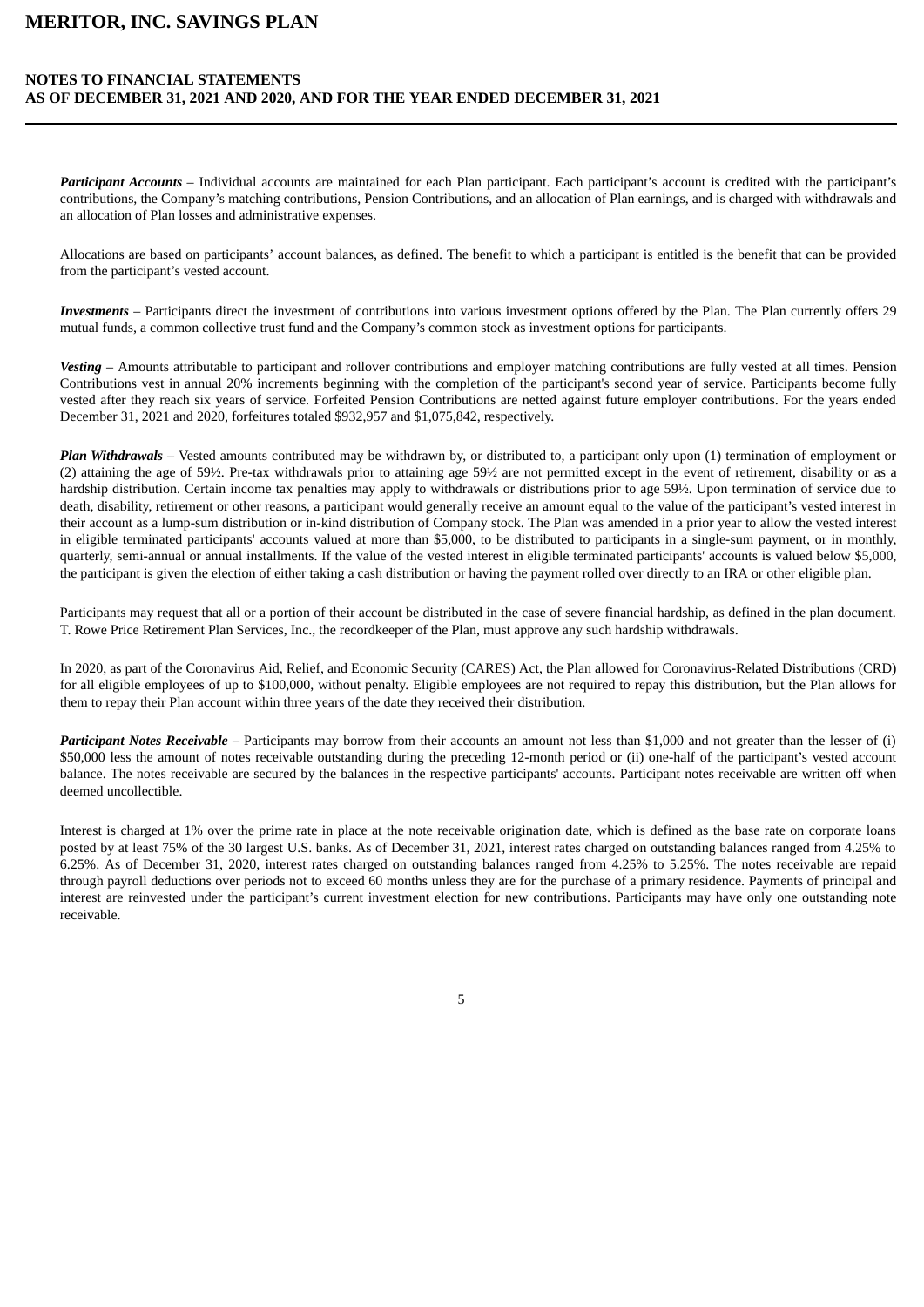*Plan Termination* – Although the Company has not expressed any intent to terminate the Plan, it reserves the right to do so at any time. In the event of termination of the Plan, participants with Pension Contribution balances would become fully vested.

#### **2. SUMMARY OF SIGNIFICANT ACCOUNTING POLICIES**

*Basis of Accounting* – The financial statements are prepared in accordance with accounting principles generally accepted in the United States of America.

*Investment Valuation –* The Plan's investments are stated at fair value. Mutual funds and common stock are reported at fair value based on quoted market prices. The common collective fund is valued at net asset value per share (or its equivalent) of the fund, which is based on the fair value of the fund's underlying net assets. The methods described above may produce a fair value calculation that may not be indicative of net realizable value or reflective of future fair values. Furthermore, while the Plan's management believes its valuation methods are appropriate and consistent with other market participants, the use of different methodologies or assumptions to determine the fair value of certain financial instruments could result in a different fair value measurement at the reporting date. See Note 3 for Fair Value Measurements disclosure.

*Participant Notes Receivable* – Participant notes receivable are recorded at their unpaid principal balances plus any accrued interest. Participant notes receivable are written off when deemed uncollectible.

*Security Transactions and Investment Income* – Purchases and sales of securities are reported on a trade-date basis. Dividends are recorded on the ex-dividend date and interest income is recorded on the accrual basis. Net appreciation includes the Plan's gains and losses on investments bought and sold as well as held during the year.

*Administrative Expenses* – Administrative expenses for services required in accordance with Plan provisions are paid by the Plan. All expenses not required by the Plan are paid by the Company. The amounts reported in the financial statements represent administrative expenses paid by the Plan. The Company did not pay any expenses on behalf of the Plan during the year ended December 31, 2021.

*Benefit Payments* – Benefit payments to participants are recorded upon distribution. There were no participants, who elected to withdraw from the plan, that had not yet been paid as of December 31, 2021 and 2020.

*Use of Estimates* – The preparation of financial statements in conformity with accounting principles generally accepted in the United States of America requires management to make estimates and assumptions that affect the reported amounts of assets and liabilities and changes therein, and disclosure of contingent assets and liabilities. Actual results could differ from those estimates.

*Risks and Uncertainties* – The Plan utilizes various investment instruments which are exposed to various risks related to, among other things, interest rate, foreign currency, credit, and overall market volatility. Due to the level of risk associated with certain investment securities, it is reasonably possible that changes in the values of investment securities will occur in the near term and that such changes could materially affect the amounts reported in the financial statements.

### **3. FAIR VALUE MEASUREMENTS**

Accounting standards require certain assets be reported at fair value in the financial statements and provide a framework for establishing that fair value. The guidance provides a fair value hierarchy that prioritizes the inputs to valuation techniques used to measure fair value. The hierarchy gives the highest priority to unadjusted quoted prices in active markets for identical assets or liabilities (Level 1) and the lowest priority to unobservable inputs (Level 3).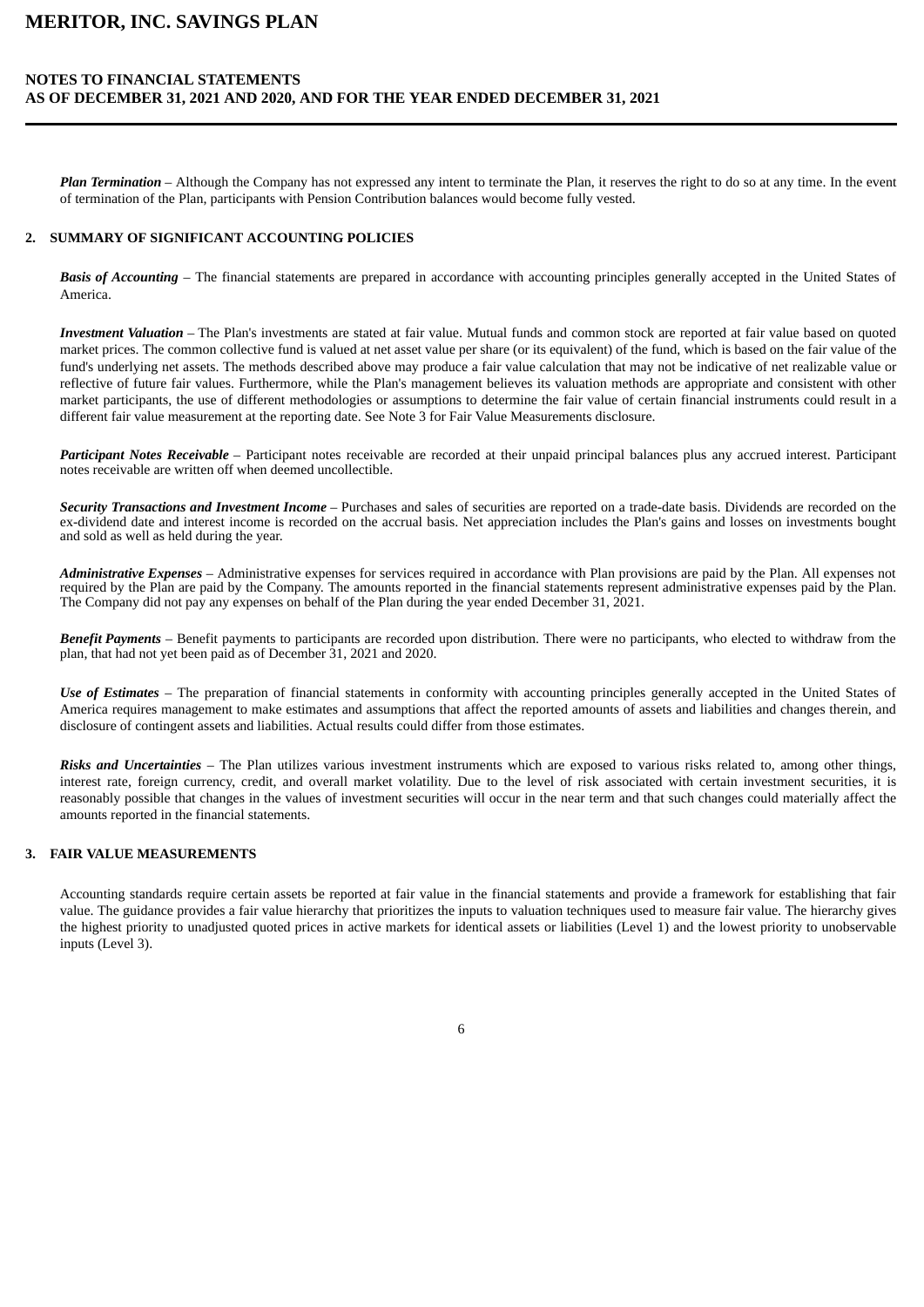### **NOTES TO FINANCIAL STATEMENTS AS OF DECEMBER 31, 2021 AND 2020, AND FOR THE YEAR ENDED DECEMBER 31, 2021**

The following tables present information about the Plan's assets measured at fair value on a recurring basis at December 31, 2021 and 2020 and the valuation techniques used by the Plan to determine those fair values.

- Fair values determined by Level 1 inputs use quoted prices in active markets for identical assets or liabilities that the Plan has the ability to access.
- Fair values determined by Level 2 inputs use other inputs that are observable, either directly or indirectly. These Level 2 inputs include quoted prices for similar assets and liabilities in active markets, and other inputs such as interest rates and yield curves that are observable at commonly quoted intervals.
- Level 3 inputs are unobservable inputs, including inputs that are available in situations where there is little, if any, market activity for the related asset or liability.

In instances where inputs used to measure fair value fall into different levels in the above fair value hierarchy, fair value measurements in their entirety are categorized based on the lowest level input that is significant to the valuation. The Plan's assessment of the significance of particular inputs to these fair value measurements requires judgment and considers factors specific to each asset or liability.

Investments measured at fair value on a recurring basis at December 31, 2021 are as follows:

|                                          | <b>Balance</b>    |     | Level 1     |
|------------------------------------------|-------------------|-----|-------------|
| Mutual Funds                             | \$<br>599,797,506 | -\$ | 599,797,506 |
| Common stock - Meritor, Inc.             | 24,435,942        |     | 24,435,942  |
| Total                                    | 624,233,448       | \$  | 624,233,448 |
| Investments measured at net asset value: |                   |     |             |
| Common collective fund $(1)$             | 88,277,725        |     |             |
| Total investments at fair value          | 712,511,173       |     |             |

Investments measured at fair value on a recurring basis at December 31, 2020 are as follows:

|                                          | <b>Balance</b> |             |      | Level 1     |
|------------------------------------------|----------------|-------------|------|-------------|
| <b>Mutual Funds</b>                      | \$             | 522,105,422 | - \$ | 522,105,422 |
| Common stock - Meritor, Inc.             |                | 33,972,925  |      | 33,972,925  |
| Total                                    |                | 556,078,347 | \$   | 556,078,347 |
| Investments measured at net asset value: |                |             |      |             |
| Common collective fund $(1)$             |                | 89,922,055  |      |             |
| Total investments at fair value          |                | 646,000,402 |      |             |

 $<sup>(1)</sup>$  This class represents investments in the T. Rowe Price Stable Value Common Trust Fund ("Stable Value Fund") that invests primarily in</sup> guaranteed investment contracts, separate account contracts, fixed income securities, wrapper contracts, and short-term investments. Stable Value Fund units may be redeemed on a daily basis to meet benefit payments and other participant-initiated withdrawals permitted by the Plan. Under the terms of the Stable Value Fund's agreement, the Plan is required to provide advance written notice to T. Rowe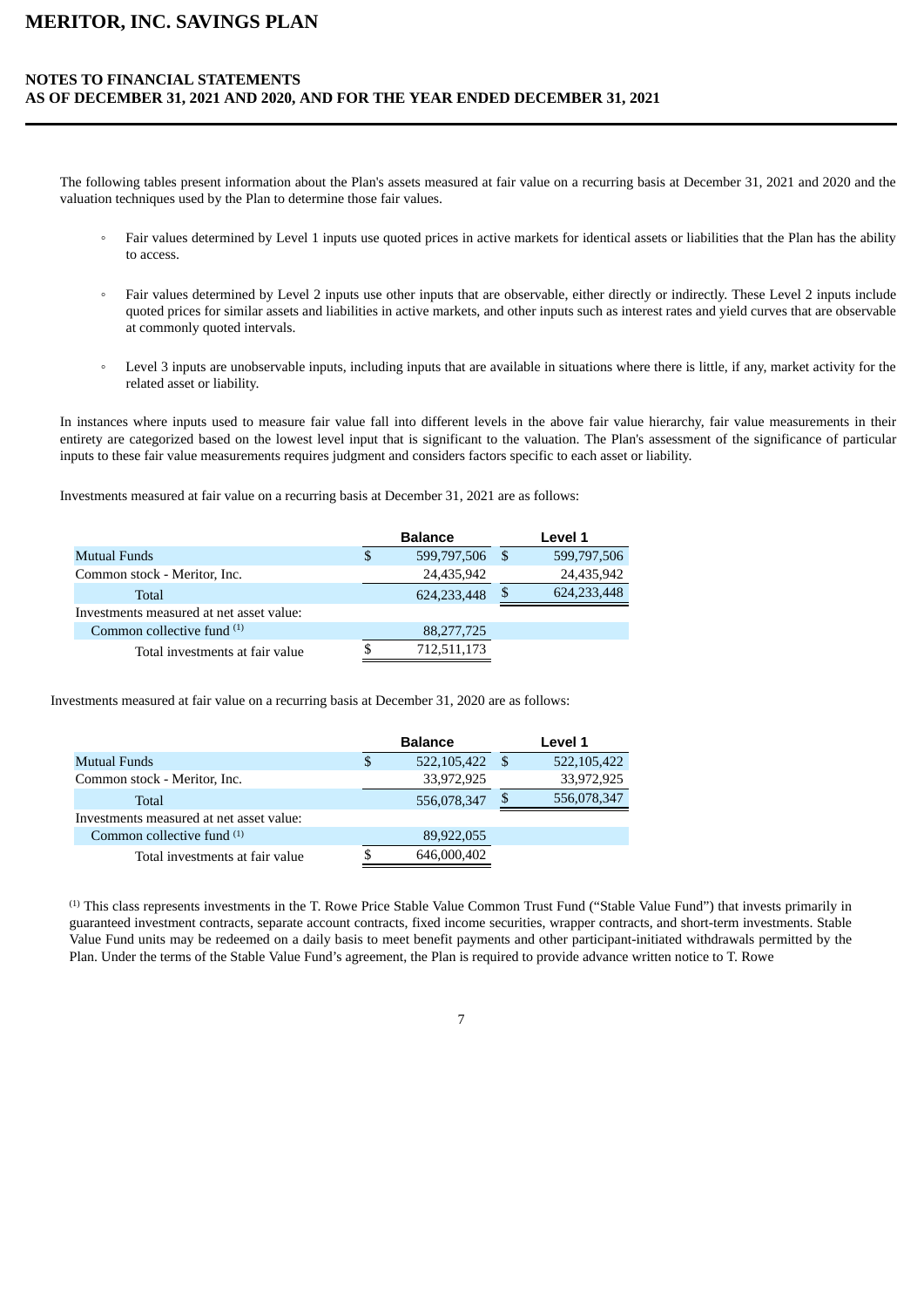Price Trust Company prior to full redemption of the Stable Value Fund. There were no unfunded commitments with this class.

#### **4. TAX STATUS**

The Internal Revenue Service (IRS) originally determined and informed the Company by a letter dated October 4, 2010, that the Plan was designed in accordance with applicable sections of the IRC. Effective January 31, 2014, the Plan was amended and restated using a volume submitter plan document. The volume submitter plan document was subsequently amended and restated effective January 1, 2021. A volume submitter plan does not require an application for a determination letter from the IRS. The volume submitter plan has received a favorable notification letter from the IRS dated August 19, 2020. The Plan has not individually sought its own determination letter since the January 31, 2014 amendment and restatement date. The plan administrator believes the Plan is no longer subject to tax examinations for years prior to 2017.

#### **5. EXEMPT PARTY-IN-INTEREST TRANSACTIONS**

Certain Plan investments are shares of mutual funds managed by T. Rowe Price Trust Company. T. Rowe Price Trust Company is the trustee as defined by the Plan and, therefore, these transactions qualify as exempt party-in-interest transactions.

At December 31, 2021 and 2020, the Plan held 986,116 and 1,217,231 shares, respectively, of common stock of Meritor with a fair value of \$24,435,942 and \$33,972,925, respectively. During the year ended December 31, 2021, the Plan recorded no dividend income from common stock of Meritor.

#### **6. SUBSEQUENT EVENTS**

The Transportation Power Inc 401(K) Plan merged into the Plan effective January 1, 2022. As a result of the merger, the Plan received a transfer in of \$3.6 million of asset balances from the Transportation Power Inc 401(K) Plan on January 3, 2022.

On February 21, 2022, Meritor, Cummins Inc., an Indiana corporation ("Cummins"), and Rose NewCo Inc., an Indiana corporation ("Merger Sub"), entered into an Agreement and Plan of Merger (the "Merger Agreement") pursuant to which, among other things, Merger Sub will merge with and into the Company (the "Merger"), with the Company surviving the Merger as a wholly owned subsidiary of Cummins. Consummation of the Merger is subject to customary closing conditions, including regulatory approvals. The impact to the Plan is not known at this time.

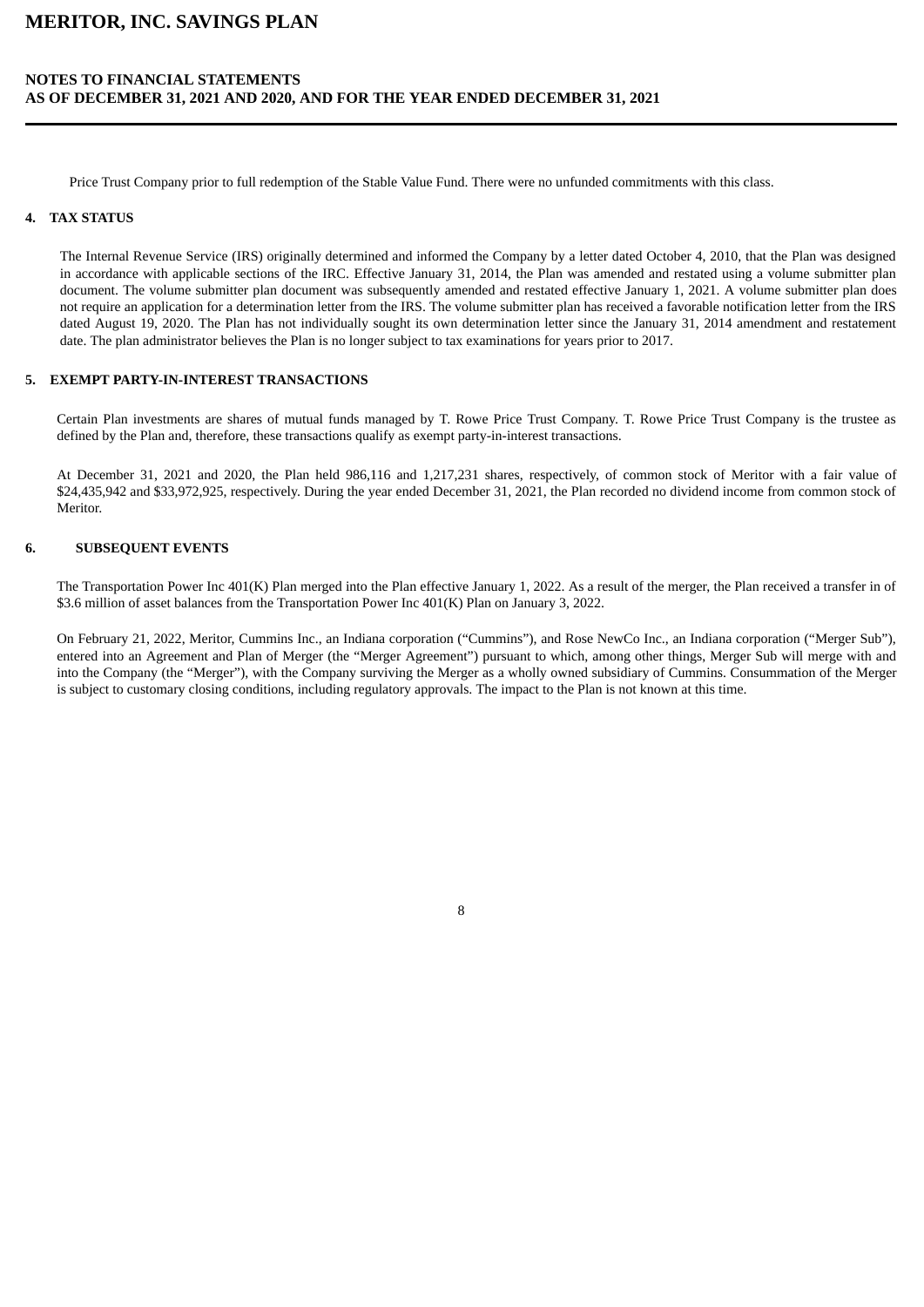### **MERITOR, INC. SAVINGS PLAN** Schedule 1 **FORM 5500, SCHEDULE H, PART IV, LINE 4i - SCHEDULE OF ASSETS (HELD AT END OF YEAR) AS OF DECEMBER 31, 2021 EIN 38-3354643, Plan No. 333**

| Identity of Issuer,<br>Borrower, Lessor,<br>or Similar Party | <b>Description of Investment</b><br><b>Including Maturity Date,</b><br>Rate of Interest, Collateral,<br><b>Par or Maturity Value</b> | Cost  | <b>Current</b><br>Value |
|--------------------------------------------------------------|--------------------------------------------------------------------------------------------------------------------------------------|-------|-------------------------|
|                                                              | Mutual funds                                                                                                                         |       |                         |
| <b>Blackrock</b>                                             | <b>Equity Dividend Fund Institutional Shares</b>                                                                                     | $***$ | \$<br>15,034,493        |
| Dodge & Cox                                                  | <b>International Stock</b>                                                                                                           | $***$ | 4,071,303               |
| Metropolitan West                                            | Met West Total Return Bond Plan                                                                                                      | $***$ | 21,880,398              |
| <b>AM Century</b>                                            | Small Cap Growth                                                                                                                     | $***$ | 18,297,515              |
| Allspring                                                    | SPE Medium Cap Val                                                                                                                   | $**$  | 2,159,482               |
| Allspring                                                    | SPE Small Cap Val                                                                                                                    | $***$ | 2,222,057               |
| Vanguard                                                     | <b>Institutional Index Fund</b>                                                                                                      | $***$ | 63,258,941              |
| Vanguard                                                     | <b>Total Bond Index</b>                                                                                                              | $***$ | 6,575,665               |
| Vanguard                                                     | TTL International Stock Index Inst                                                                                                   | $***$ | 13,557,886              |
| Vanguard                                                     | <b>Emerging Markets Select Fund</b>                                                                                                  | $***$ | 1,233,267               |
| Vanguard                                                     | <b>Extended Market Index</b>                                                                                                         | $***$ | 3,245,854               |
| T. Rowe Price<br>$\ast$                                      | U.S. Large-Cap Core Fund                                                                                                             | $***$ | 57,054,102              |
| T. Rowe Price<br>$\ast$                                      | <b>U.S. Treasury Money Fund</b>                                                                                                      | $***$ | 555,357                 |
| T. Rowe Price                                                | Mid-Cap Growth Fund                                                                                                                  | $***$ | 76,041,345              |
| T. Rowe Price<br>*                                           | <b>Growth Stock Fund</b>                                                                                                             | $***$ | 47,046,556              |
| T. Rowe Price<br>$\ast$                                      | Retirement 2005 Fund                                                                                                                 | $***$ | 124,562                 |
| T. Rowe Price<br>$\ast$                                      | Retirement 2010 Fund                                                                                                                 | $***$ | 2,676,334               |
| T. Rowe Price                                                | Retirement 2015 Fund                                                                                                                 | $***$ | 2,290,145               |
| T. Rowe Price<br>$\ast$                                      | Retirement 2020 Fund                                                                                                                 | $***$ | 23,718,102              |
| T. Rowe Price<br>$\ast$                                      | Retirement 2025 Fund                                                                                                                 | $***$ | 38,393,575              |
| T. Rowe Price<br>$\ast$                                      | Retirement 2030 Fund                                                                                                                 | $***$ | 60,058,938              |
| $\ast$<br>T. Rowe Price                                      | Retirement 2035 Fund                                                                                                                 | $***$ | 31,730,517              |
| T. Rowe Price<br>$\ast$                                      | Retirement 2040 Fund                                                                                                                 | $***$ | 44,441,608              |
| T. Rowe Price                                                | Retirement 2045 Fund                                                                                                                 | $***$ | 23,179,310              |
| T. Rowe Price<br>$\ast$                                      | Retirement 2050 Fund                                                                                                                 | $***$ | 18,335,985              |
| T. Rowe Price<br>$\ast$                                      | Retirement 2055 Fund                                                                                                                 | $***$ | 15,909,731              |
| $\ast$<br>T. Rowe Price                                      | Retirement 2060 Fund                                                                                                                 | $***$ | 4,701,801               |
| T. Rowe Price                                                | Retirement 2060 Fund                                                                                                                 | $**$  | 365,473                 |
| T. Rowe Price<br>$\ast$                                      | Retirement Income Fund                                                                                                               | $**$  | 1,637,204               |
|                                                              | Common collective fund                                                                                                               |       |                         |
| T. Rowe Price<br>$\ast$                                      | Stable Value Common Trust Fund                                                                                                       | $***$ | 88,277,725              |
| $\ast$<br>Meritor                                            | Meritor, Inc. common stock                                                                                                           | $***$ | 24,435,942              |
| Participant notes<br>receivable<br>*                         | Participant notes receivable bearing interest at rates<br>ranging from 4.25%-6.75%                                                   |       | 6,152,738               |
|                                                              | <b>Total</b>                                                                                                                         |       | \$<br>718,663,911       |

\* Party-in-interest

\*\* Cost information not required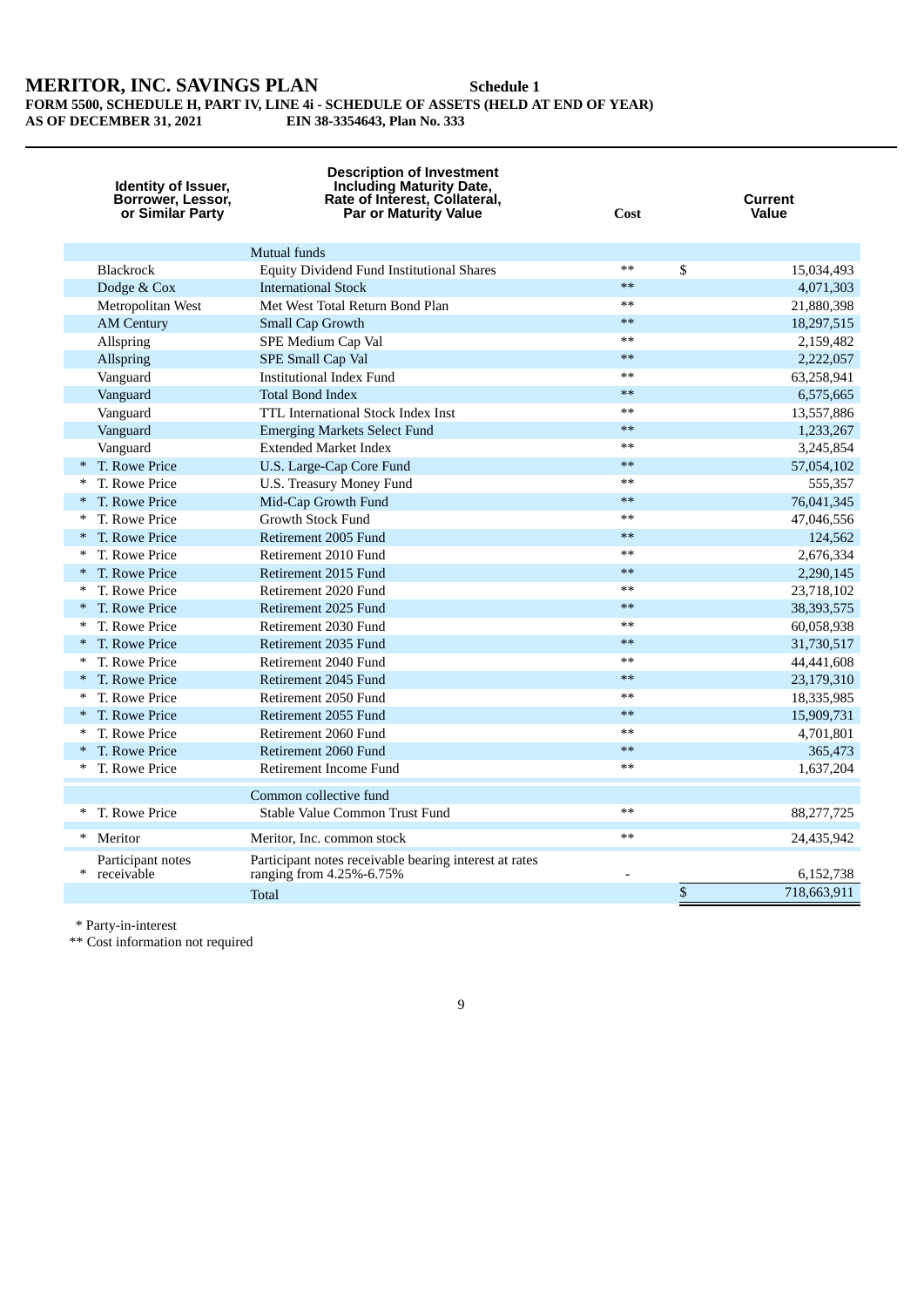## INDEX TO EXHIBITS

Exhibit No. Description

23.1.a Consent of [Independent](#page-13-0) Registered Public Accounting Firm - Deloitte & Touche LLP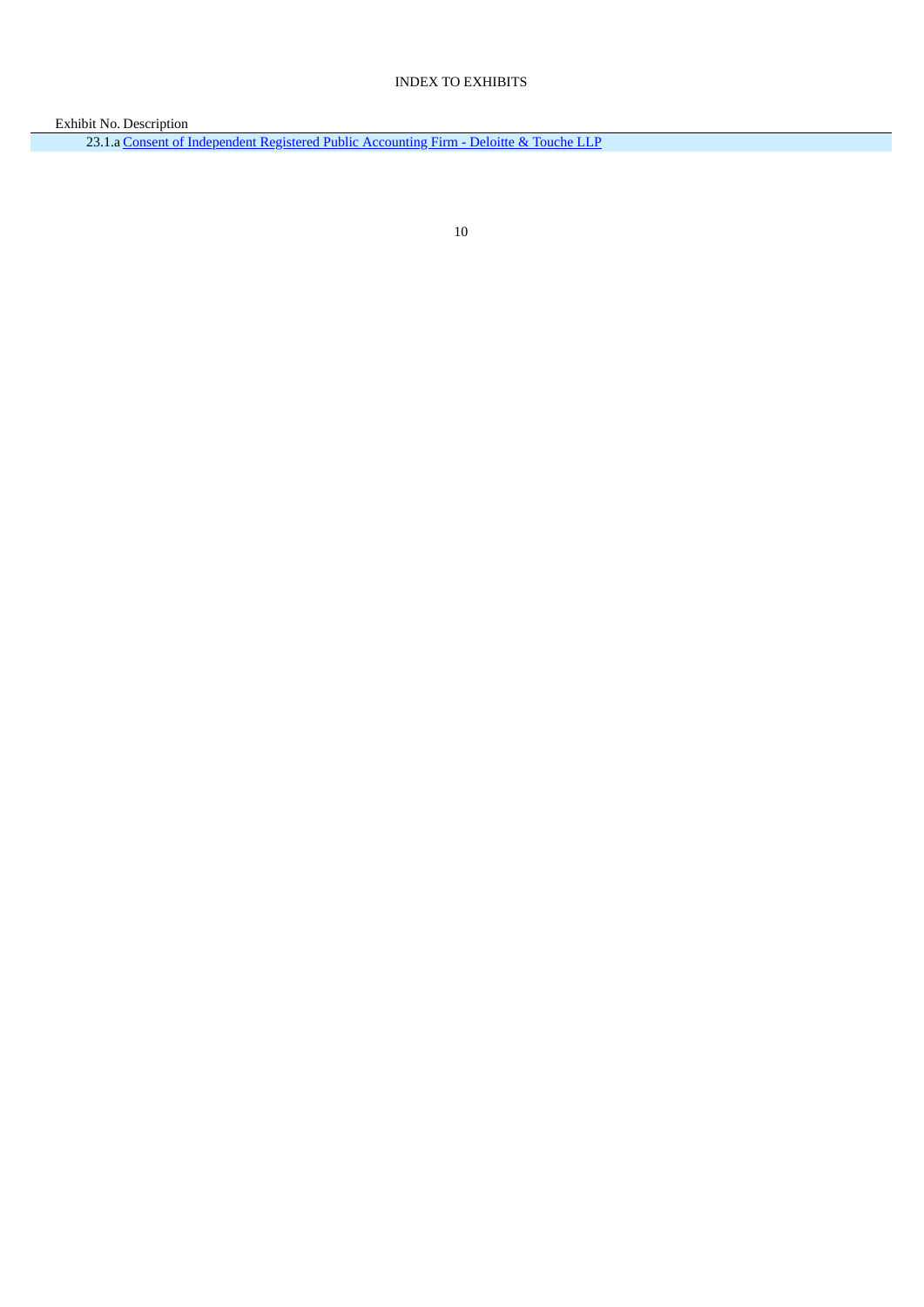### SIGNATURES

*The Plan.* Pursuant to the requirements of the Securities Exchange Act of 1934, the Plan Administrator has duly caused this annual report to be signed on its behalf by the undersigned hereunto duly authorized.

#### MERITOR, INC. SAVINGS PLAN

By: /s/ Darrell Whitney

Darrell Whitney, Vice President, Chief Human Resources Officer, Employee Benefit Plan Committee Member

May 31, 2022